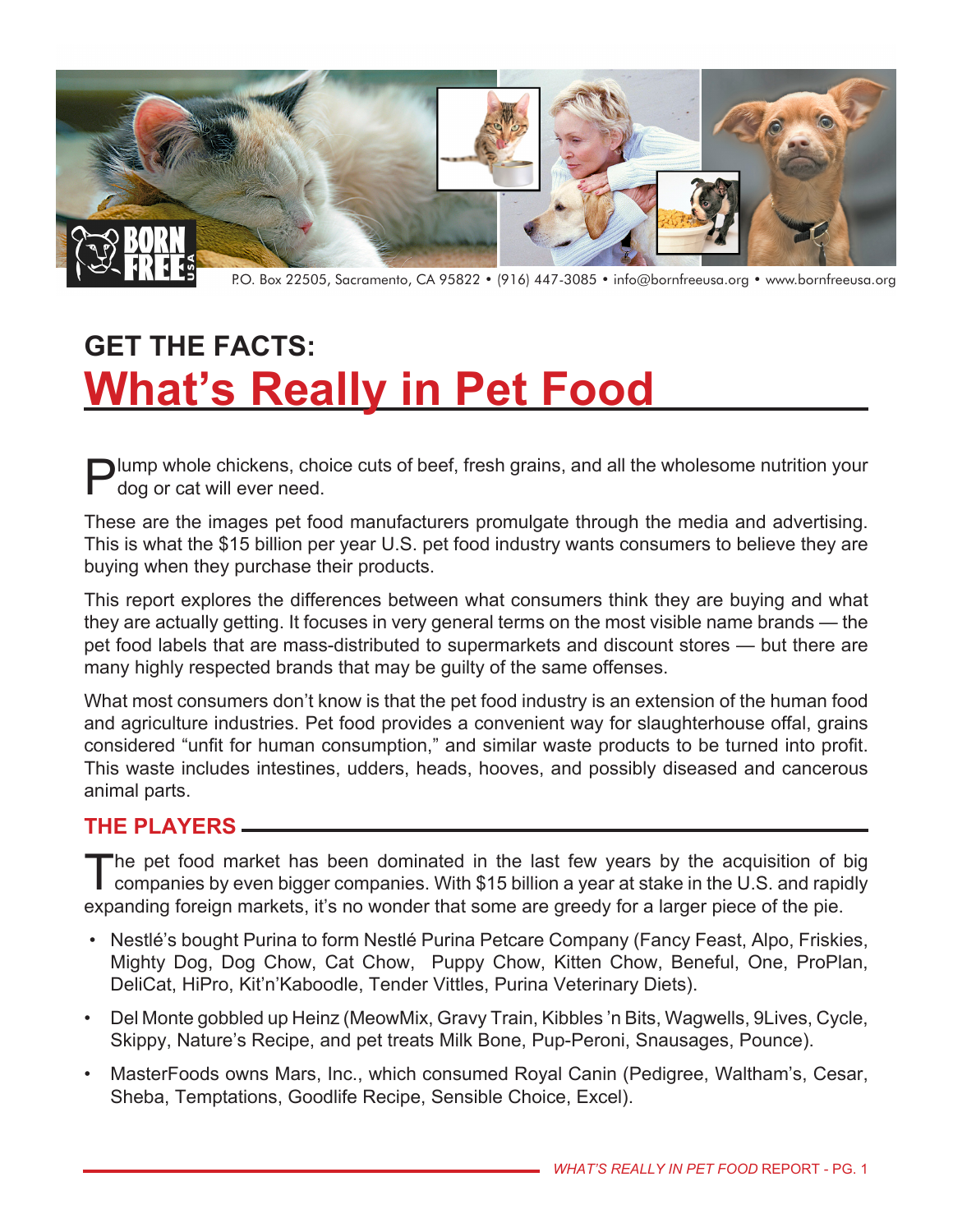Other major pet food makers are not best known for pet care, although many of their house hold and personal care products do use ingredients derived from animal by-products:

- Procter and Gamble (P&G) purchased The Iams Company (Iams, Eukanuba) in 1999. P&G shortly thereafter introduced Iams into grocery stores, where it did very well.
- Colgate-Palmolive bought Hill's Science Diet (founded in 1939) in 1976 (Hill's Science Diet, Prescription Diets, Nature's Best).

Private labelers (who make food for "house" brands like Kroger and Wal-Mart) and co-packers (who produce food for other pet food makers) are also major players. Three major companies are Doane Pet Care, Diamond, and Menu Foods; they produce food for dozens of private label and brand names. Interestingly, all 3 of these companies have been involved in pet food recalls that sickened or killed many pets.

Many major pet food companies in the United States are subsidiaries of gigantic multinational corporations. From a business standpoint, pet food fits very well with companies making human products. The multinationals have increased bulk-purchasing power; those that make human food products have a captive market in which to capitalize on their waste products; and pet food divisions have a more reliable capital base and, in many cases, a convenient source of ingredients.

The Pet Food Institute — the trade association of pet food manufacturers — has acknowledged the use of by-products in pet foods as additional income for processors and farmers: "The growth of the pet food industry not only provided pet owners with better foods for their pets, but also created profitable additional markets for American farm products and for the byproducts of the meat packing, poultry, and other food industries which prepare food for human consumption."i

## **LABEL BASICS**

There are special labeling requirements for pet food, all of which are contained in the annually revised *Official Publication* of AAFCO.<sup>ii</sup> While AAFCO does not regulate pet food, it does provide model regulations and standards that are followed by U.S. pet food makers.

**The name of the food** provides the first indication of the food's content. The use of the terms "all" or "100%" cannot be used "if the product contains more than one ingredient, not including water sufficient for processing, decharacterizing agents, or trace amounts of preservatives and condiments."

The "95% Rule" applies when the ingredient(s) derived from animals, poultry, or fish constitutes at least 95% or more of the total weight of the product (or 70% excluding water for processing). Because all-meat diets are not nutritionally balanced and cause severe deficiencies if fed exclusively, they fell out of favor for many years. However, due to rising consumer interest in high quality meat products, several companies are now promoting 95% and 100% canned meats as a supplemental feeding option.

The "dinner" product is defined by the "25% Rule," which applies when "an ingredient or a combination of ingredients constitutes at least 25% of the weight of the product (excluding water sufficient for processing)", or at least 10% of the dry matter weight; and a descriptor such as "recipe," "platter," "entree," and "formula." A combination of ingredients included in the product name is permissible when each ingredient comprises at least 3% of the product weight, excluding water for processing, and the ingredient names appear in descending order by weight.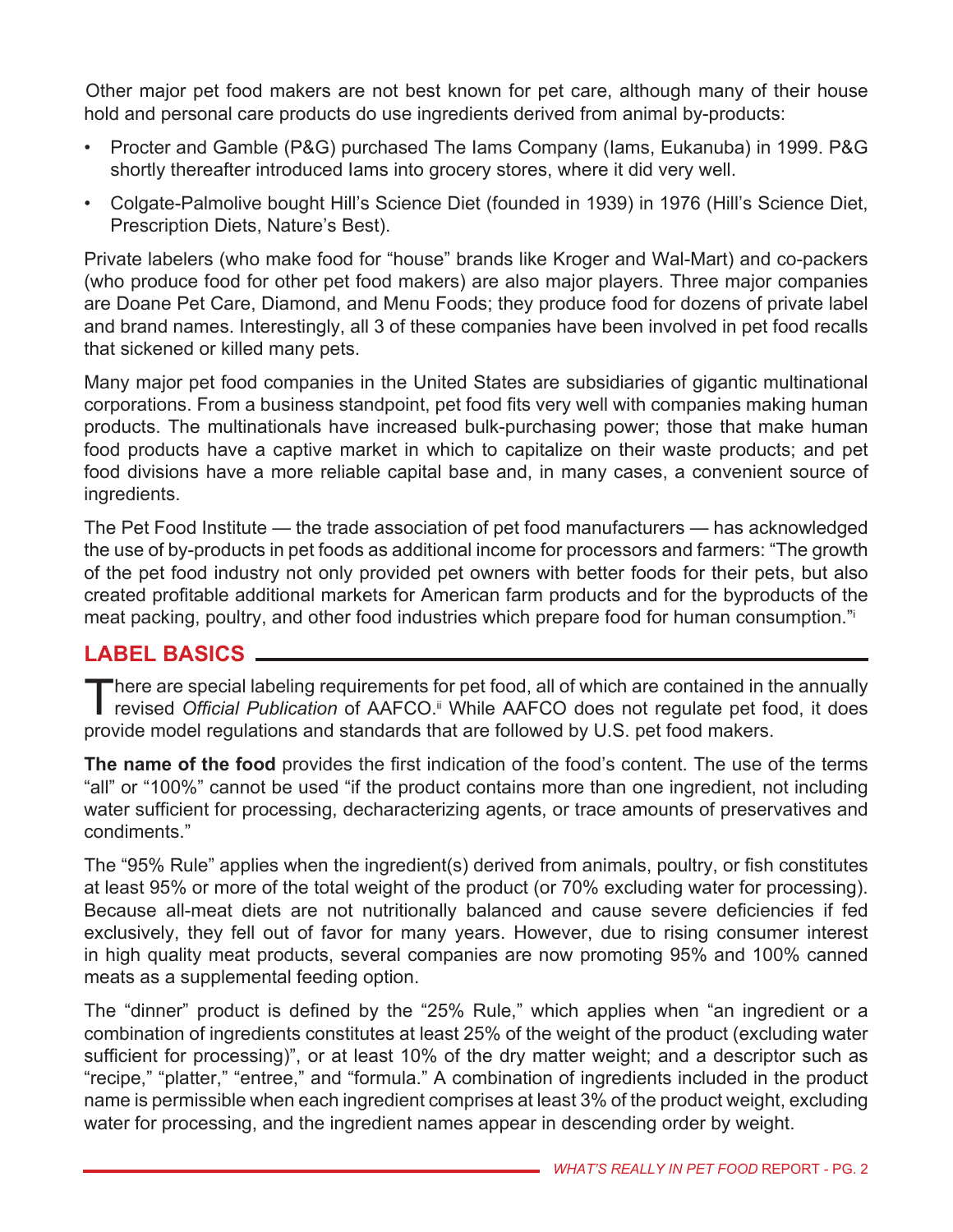The "With" rule allows an ingredient name to appear on the label, such as "with real chicken," as long as each such ingredient constitutes at least 3% of the food by weight, excluding water for processing.

The "flavor" rule allows a food to be designated as a certain flavor as long as the ingredient(s) are sufficient to "impart a distinctive characteristic" to the food. Thus, a "beef flavor" food may contain a small quantity of digest or other extract of tissues from cattle, or even an artificial flavor, without containing any actual beef meat at all.

**The ingredient list** is the other major key to what's really in that bag or can. Ingredients must be listed in descending order of weight. The ingredient names are legally defined. For instance, "meat" refers to only cows, pigs, goats and sheep, and only includes specified muscle tissues. Detailed definitions are published in AAFCO's *Official Publication*, revised annually, but can also be found in many places online.

**The guaranteed analysis** provides a very general guide to the composition of the food. Crude protein, fat, and fiber, and total moisture are required to be listed. Some companies also voluntarily list taurine, Omega fatty acids, magnesium, and other items that they deem important — by marketing standards.

## **Pet Food Standards and Regulations**

The National Research Council (NRC) of the Academy of Sciences set the nutritional standards<br>for pet food that were used by the pet food industry until the late 1980s. The original NRC standards were based on purified diets, and required feeding trials for pet foods claimed to be "complete" and "balanced." The pet food industry found the feeding trials too restrictive and expensive, so AAFCO designed an alternate procedure for claiming the nutritional adequacy of pet food, by testing the food for compliance with "Nutrient Profiles." AAFCO also created "expert committees" for canine and feline nutrition, which developed separate canine and feline standards.

While feeding trials are sometimes still done, they are expensive and time-consuming. A standard chemical analysis may also be used to make sure that a food meets the profiles. In either case, there will be a statement on the label stating which method was used. However, because of the "family rule" in the AAFCO book, a label can say that feeding tests were done if it is "similar" to a food that was actually tested on live animals. There is no way to distinguish the lead product from its "family members." The label will also state whether the product is nutritionally adequate (complete and balanced), and what life stage (adult or growth) the food is for. A food that says "all life stages" meets the growth standards and can be fed to all ages.

Chemical analysis, however, does not address the palatability, digestibility, or biological availability of nutrients in pet food. Thus it is unreliable for determining whether a food will provide an animal with sufficient nutrients. To compensate for the limitations of chemical analysis, AAFCO added a "safety factor," which was to exceed the minimum amount of nutrients required to meet the complete and balanced requirements.

In 2006, new NRC standards were published; but it will take several years for AAFCO's profiles to be updated and adopted, let alone accepted by the states.

The pet food industry loves to say that it's more highly regulated than human food, but that's just not true. Pet food exists in a bit of a regulatory vacuum; laws are on the books, but enforcement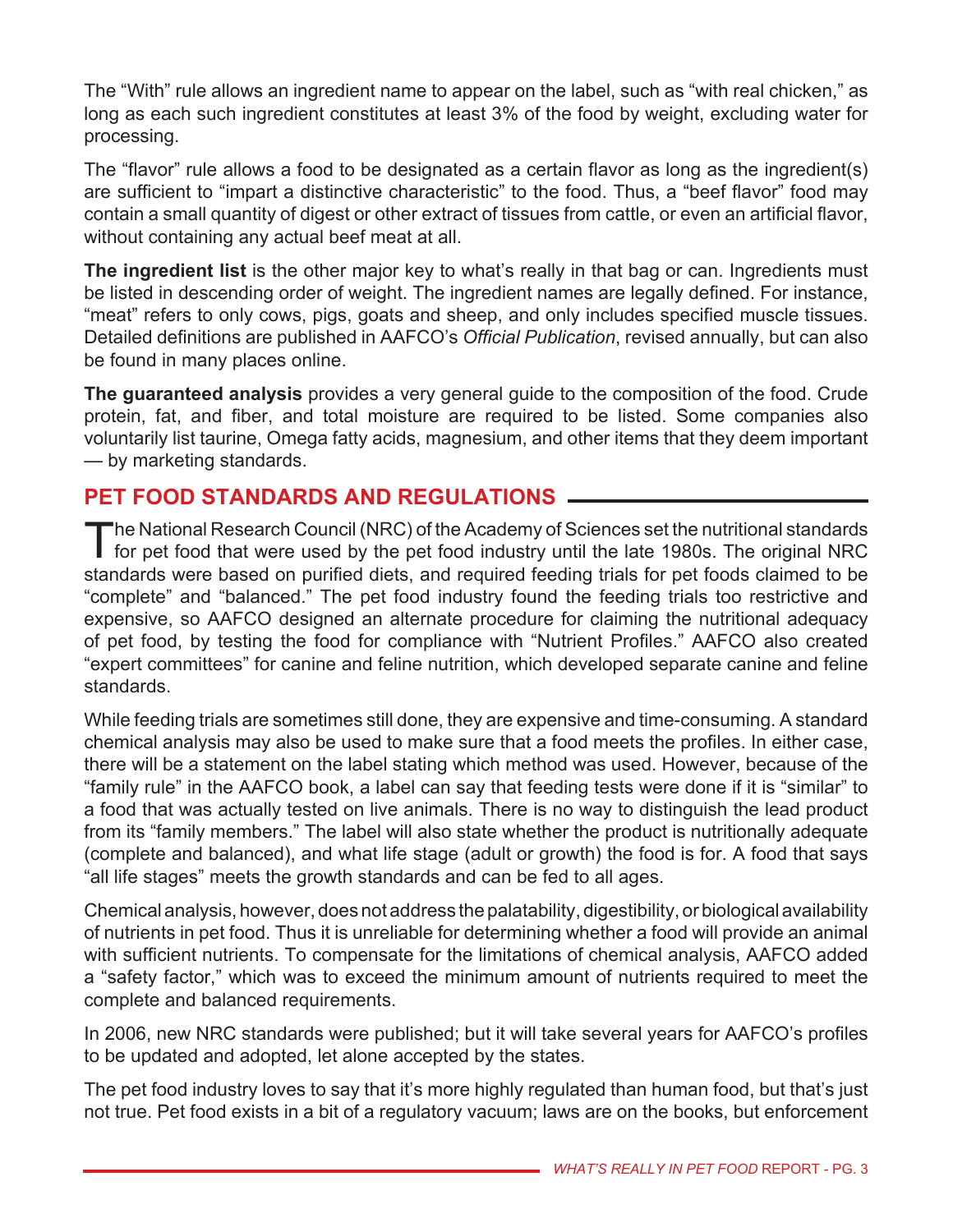is another story. The FDA has nominal authority over pet foods shipped across state lines. But the real "enforcers" are the feed control officials in each state. They are the ones who actually look at the food and, in many instances, run basic tests to make sure the food meets its Guaranteed Analysis, the chart on the label telling how much protein, fat, moisture, and fiber are present. But regulation and enforcement vary tremendously from state to state. Some, like Texas, Minnesota, and Kentucky, run extensive tests and strictly enforce their laws; others, like California, do neither.

## **THE MANUFACTURING PROCESS: HOW PET FOOD IS MADE**

## **Dry Food**

The vast majority of dry food is made with a machine called an extruder. First, materials are blended in accordance with a recipe created with the help of computer programs that provide the nutrient content of each proposed ingredient. For instance, corn gluten meal has more protein than wheat flour. Because the extruder needs a consistent amount of starch and low moisture to work properly, dry ingredients — such as rendered meat-and-bone-meal, poultry by-product meal, grains, and flours — predominate.

The dough is fed into the screws of an extruder. It is subjected to steam and high pressure as it is pushed through dies that determine the shape of the final product, much like the nozzles used in cake decorating. As the hot, pressurized dough exits the extruder, it is cut by a set of rapidly whirling knives into tiny pieces. As the dough reaches normal air pressure, it expands or "puffs" into its final shape. The food is allowed to dry, and then is usually sprayed with fat, digests, or other compounds to make it more palatable. When it is cooled, it can be bagged.

Although the cooking process kills bacteria in the ingredients, the final product can pick up more bacteria during the subsequent drying, coating, and packaging process. Some experts warn that getting dry food wet can allow the bacteria on the surface to multiply and make pets sick. **Do not mix dry food with water, milk, canned food, or other liquids.**

A few dog foods are baked at high temperatures (over 500oF) rather than extruded. This produces a sheet of dense, crunchy material that is then broken into irregular chunks, much like crumbling crackers into soup. It is relatively palatable without the sprayed-on fats and other enhancers needed on extruded dry food.

Semi-moist foods and many pet treats are also made with an extruder. To be appealing to consumers and to keep their texture, they contain many additives, colorings, and preservatives; they are not a good choice for a pet's primary diet.

#### **Wet Food**

Wet or canned food begins with ground ingredients mixed with additives. If chunks are required, a special extruder forms them. Then the mixture is cooked and canned. The sealed cans are then put into containers resembling pressure cookers and commercial sterilization takes place. Some manufacturers cook the food right in the can.

Wet foods are quite different in content from dry or semi-moist foods. While many canned foods contain by-products of various sorts, they are "fresh" and not rendered or processed (although they are often frozen for transport and storage). Wet foods usually contain much more protein, and it's often a little higher quality, than dry foods. They also have more moisture, which is better for cats. They are packaged in cans or pouches.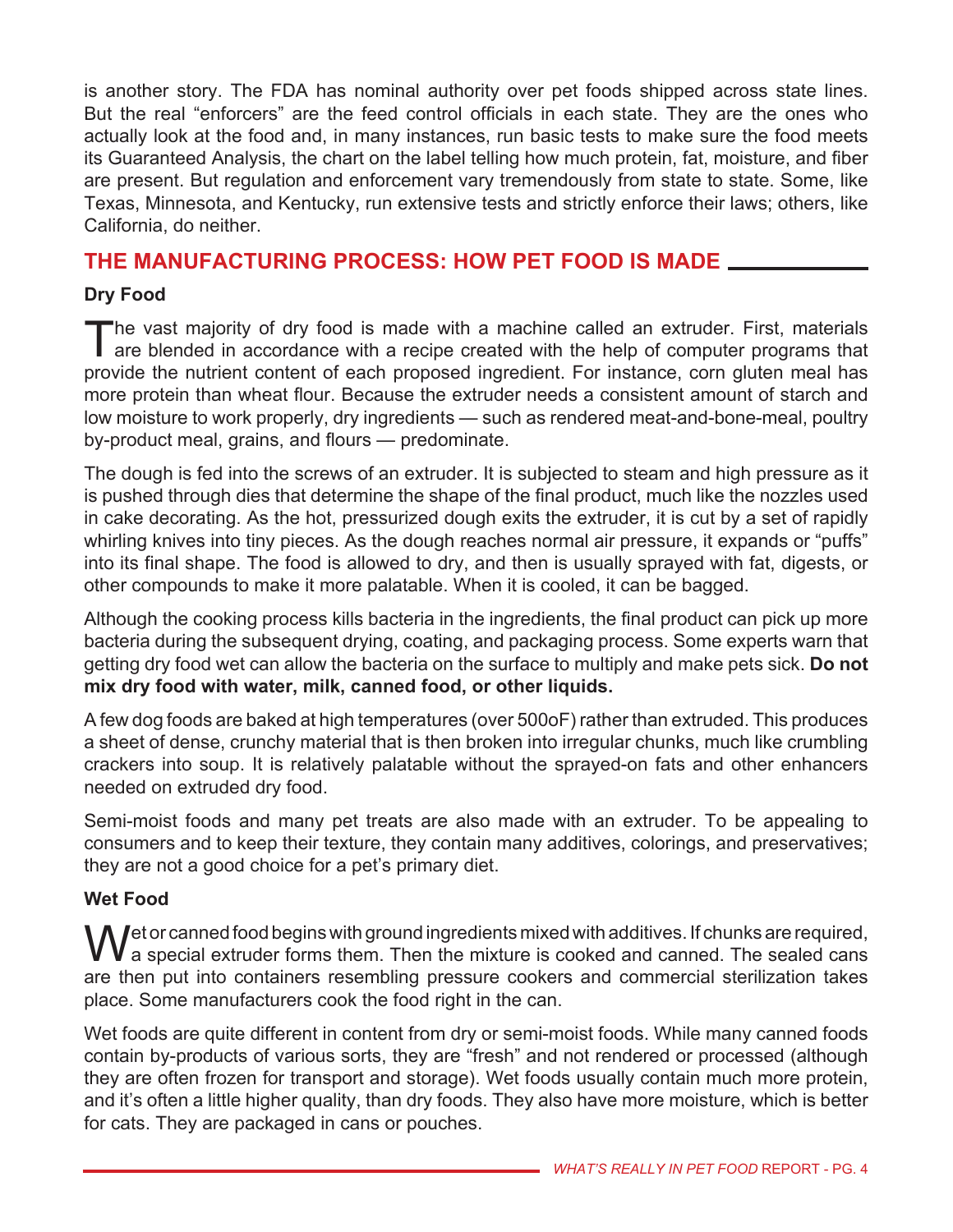# **Comparing Food Types**

Because of the variation in water content, it is impossible to directly compare labels from different kinds of food without a mathematical conversion to "dry matter basis." The numbers can be very deceiving. For instance, a canned food containing 10% protein actually has much more protein than a dry food with 30% protein.

To put the foods on a level playing field, first calculate the dry matter content by subtracting the moisture content given on the label from 100%. Then divide the ingredient by the dry matter content. For example, a typical bag of dry cat food contains 30% protein on the label, but 32% on a dry-matter basis (30% divided by its dry matter content, 100-6% moisture = 94%). A can of cat food might contain 12% protein on the label, but almost 43% on a dry-matter basis (12% divided by its dry matter content, 100-72% moisture = 28%). Dry food typically contains less than 10% water, while canned food contains 78% or more water.

## **PET FOOD INGREDIENTS**

#### **Animal Protein**

Dogs and cats are carnivores, and do best on a meat-based diet. The protein used in pet food comes from a variety of sources. When cattle, swine, chickens, lambs, or other animals are slaughtered, lean muscle tissue is trimmed away from the carcass for human consumption, along with the few organs that people like to eat, such as tongues and tripe.

However, about 50% of every food animal does not get used in human foods. Whatever remains of the carcass — heads, feet, bones, blood, intestines, lungs, spleens, livers, ligaments, fat trimmings, unborn babies, and other parts not generally consumed by humans — is used in pet food, animal feed, fertilizer, industrial lubricants, soap, rubber, and other products. These "other parts" are known as "by-products." By-products are used in feed for poultry and livestock as well as in pet food.

The nutritional quality of by-products, meals, and digests can vary from batch to batch. James Morris and Quinton Rogers, of the University of California at Davis Veterinary School, assert that, "[pet food] ingredients are generally by-products of the meat, poultry and fishing industries, with the potential for a wide variation in nutrient composition. Claims of nutritional adequacy of pet foods based on the current Association of American Feed Control Officials (AAFCO) nutrient allowances ('profiles') do not give assurances of nutritional adequacy and will not until ingredients are analyzed and bioavailability values are incorporated."iii

Meat or poultry "by-products" are very common in wet pet foods. Remember that "meat" refers to only cows, swine, sheep, and goats. Since sheep and goats are rare compared to the 37 million cows and 100 million hogs slaughtered for food every year, nearly all meat by-products come from cattle and pigs.

The better brands of pet food, such as many "super-premium," "natural," and "organic" varieties, do not use by-products. On the label, you'll see one or more named meats among the first few ingredients, such as "turkey" or "lamb." These meats are still mainly leftover scraps; in the case of poultry, bones are allowed, so "chicken" consists mainly of backs and frames—the spine and ribs, minus their expensive breast meat. The small amount of meat left on the bones is the meat in the pet food. Even with this less-attractive source, pet food marketers are very tricky when talking about meat, so this is explained further in the section on "Marketing Magic" below.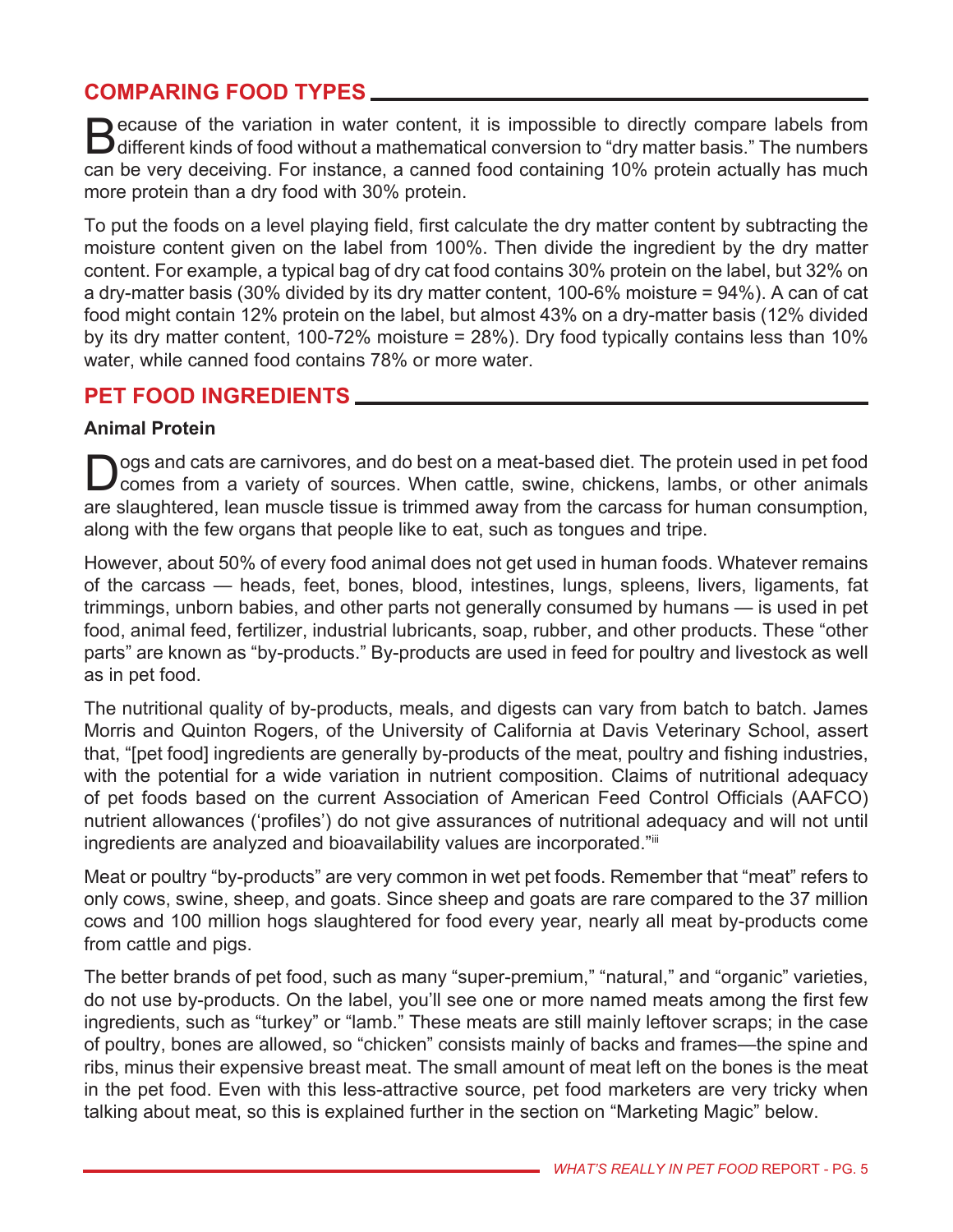Meat meals, poultry meals, by-product meals, and meat-and-bone meal are common ingredients in dry pet foods. The term "meal" means that these materials are not used fresh, but have been rendered. While there are chicken, turkey, and poultry by-product meals there is no equivalent term for mammal "meat by-product meal" — it is called "meat-and-bone-meal." It may also be referred to by species, such as "beef-and-bone-meal" or "pork-and-bone-meal."

What is rendering? As defined by *Webster's Dictionary*, to render is "to process as for industrial use: to render livestock carcasses and to extract oil from fat, blubber, etc., by melting." In other words, raw materials are dumped into large vat and boiled for several hours. Rendering separates fat, removes water, and kills bacteria, viruses, parasites, and other organisms. However, the high temperatures used (270°F/130°C) can alter or destroy natural enzymes and proteins found in the raw ingredients.

Because of persistent rumors that rendered by-products contain dead dogs and cats, the FDA conducted a study looking for pentobarbital, the most common euthanasia drug, in pet foods. They found it. Ingredients that were most commonly associated with the presence of pentobarbital were meat-and-bone-meal and animal fat. However, they also used very sensitive tests to look for canine and feline DNA, which were *not* found. Industry insiders admit that rendered pets and roadkill were used in pet food some years ago. Although there are still no laws or regulations against it, the practice is uncommon today, and pet food companies universally deny that their products contain any such materials. However, so-called "4D" animals (dead, dying, diseased, disabled) were only recently banned for human consumption and are still legitimate ingredients for pet food.

## **Vegetable Protein**

The amount of grain and vegetable products used in pet food has risen dramatically over<br>time. Plant products now replace a considerable proportion of the meat that was used in the earliest commercial pet foods. This has led to severe nutritional deficiencies that have been corrected along the way, although many animals died before science caught up.

Most dry foods contain a large amount of cereal grain or starchy vegetables to provide texture. These high-carbohydrate plant products also provide a cheap source of "energy" — the rest of us call it "calories." Gluten meals are high-protein extracts from which most of the carbohydrate has been removed. They are often used to boost protein percentages without expensive animalsource ingredients. Corn gluten meal is the most commonly used for this purpose. Wheat gluten is also used to create shapes like cuts, bites, chunks, shreds, flakes, and slices, and as a thickener for gravy. In most cases, foods containing vegetable proteins are among the poorer quality foods.

A recent fad, "low-carb" pet food, has some companies steering away from grains, and using potatoes, green peas, and other starchy vegetables as a substitute. Except for animals that are allergic to grains, dry low-carb diets offer no particular advantage to pets. They also tend to be very high in fat and, if fed free-choice, will result in weight gain. Canned versions are suitable for prevention and treatment of feline diabetes, and as part of a weight loss program, as well as for maintenance.

## **Animal and Poultry Fat**

There's a unique, pungent odor to a new bag of dry pet food — what is the source of that smell? It is most often rendered animal fat, or vegetable fats and oils deemed inedible for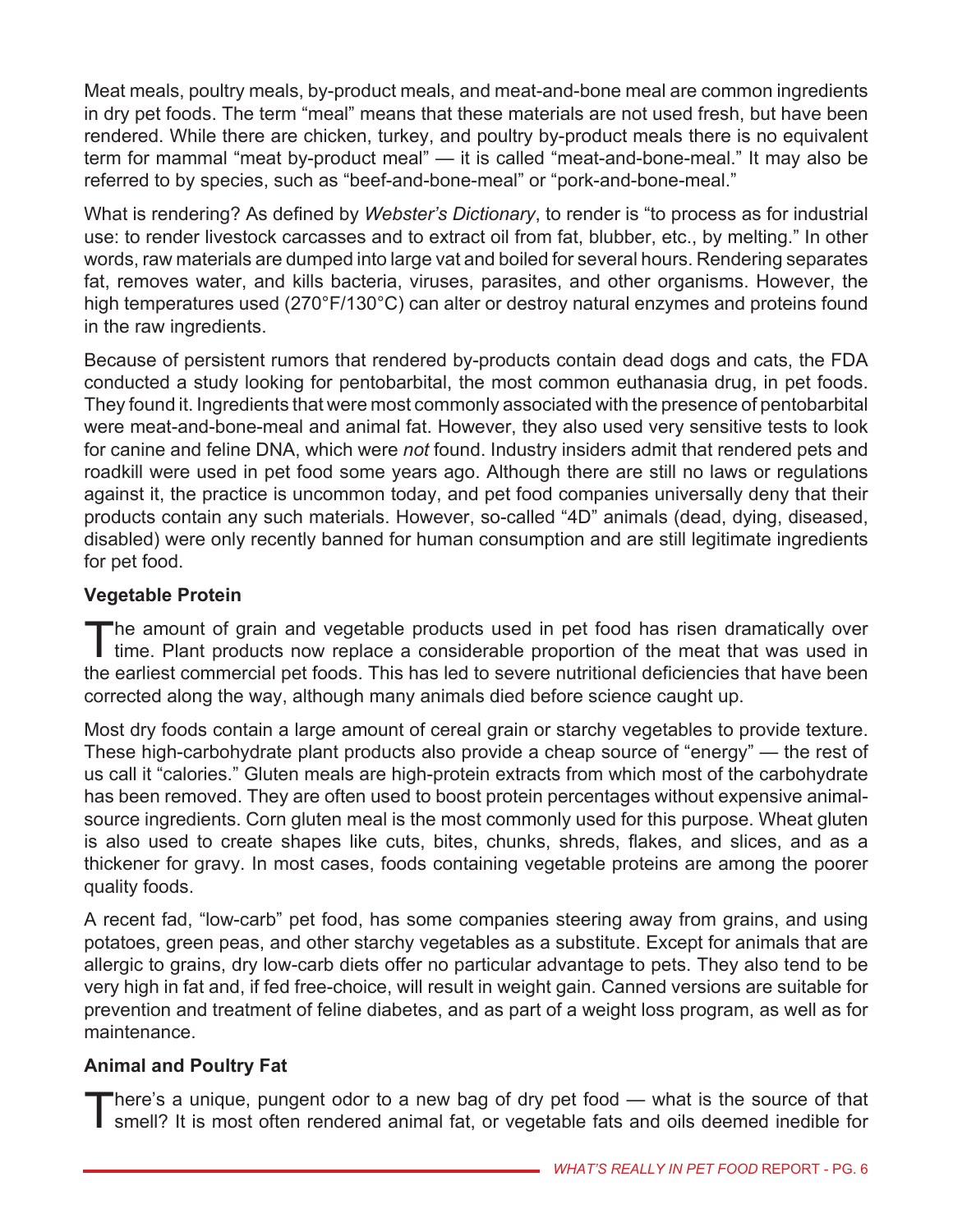humans. For example, used restaurant grease was rendered and routed to pet foods for several years, but a more lucrative market is now in biodiesel fuel production.

These fats are sprayed directly onto extruded kibbles and pellets to make an otherwise bland or distasteful product palatable. The fat also acts as a binding agent to which manufacturers add other flavor enhancers such as "animal digests" made from processed by-products. Pet food scientists have discovered that animals love the taste of these sprayed fats. Manufacturers are masters at getting a dog or a cat to eat something she would normally turn up her nose at.

## **What Happened to the Nutrients?**

Cooking and other processing of meat and by-products used in pet food can greatly diminish their nutritional value, although cooking increases the digestibility of cereal grains and starchy vegetables.

To make pet food nutritious, pet food manufacturers must "fortify" it with vitamins and minerals. Why? Because the ingredients they are using are not wholesome, their quality may be extremely variable, and the harsh manufacturing practices destroy many of the nutrients the food had to begin with.

Proteins are especially vulnerable to heat, and become damaged, or "denatured," when cooked. Because dry foods ingredients are cooked twice — first during rendering and again in the extruder — problems are much more common than with canned or homemade foods. Altered proteins may contribute to food intolerances, food allergies, and inflammatory bowel disease.

## **Additives in Processed Pet Foods**

Many chemicals are added to commercial pet foods to improve the taste, stability, characteristics, or appearance of the food. Additives provide no nutritional value. Additives include emulsifiers to prevent water and fat from separating, antioxidants to prevent fat from turning rancid, and artificial colors and flavors to make the product more attractive to consumers and more palatable to their companion animals.

A wide variety of additives are allowed in animal feed and pet food, not counting vitamins and minerals. Not all of them are actually used in pet food. Additives can be specifically approved, or they can fall into the category of "Generally Recognized as Safe" (GRAS).

| Anticaking agents    | <b>Essential oils</b>        | Petroleum derivatives |
|----------------------|------------------------------|-----------------------|
| Antigelling agents   | <b>Flavor enhancers</b>      | pH control agents     |
| Antimicrobial agents | <b>Flavoring agents</b>      | <b>Preservatives</b>  |
| Antioxidants         | Grinding agents              | Seasonings            |
| Color additives      | <b>Humectants</b>            | <b>Spices</b>         |
| Condiments           | Leavening agents             | <b>Stabilizers</b>    |
| Curing agents        | Lubricants                   | <b>Sweeteners</b>     |
| Drying agents        | Palatants                    | <b>Texturizers</b>    |
| <b>Emulsifiers</b>   | Pelleting agents and binders | <b>Thickeners</b>     |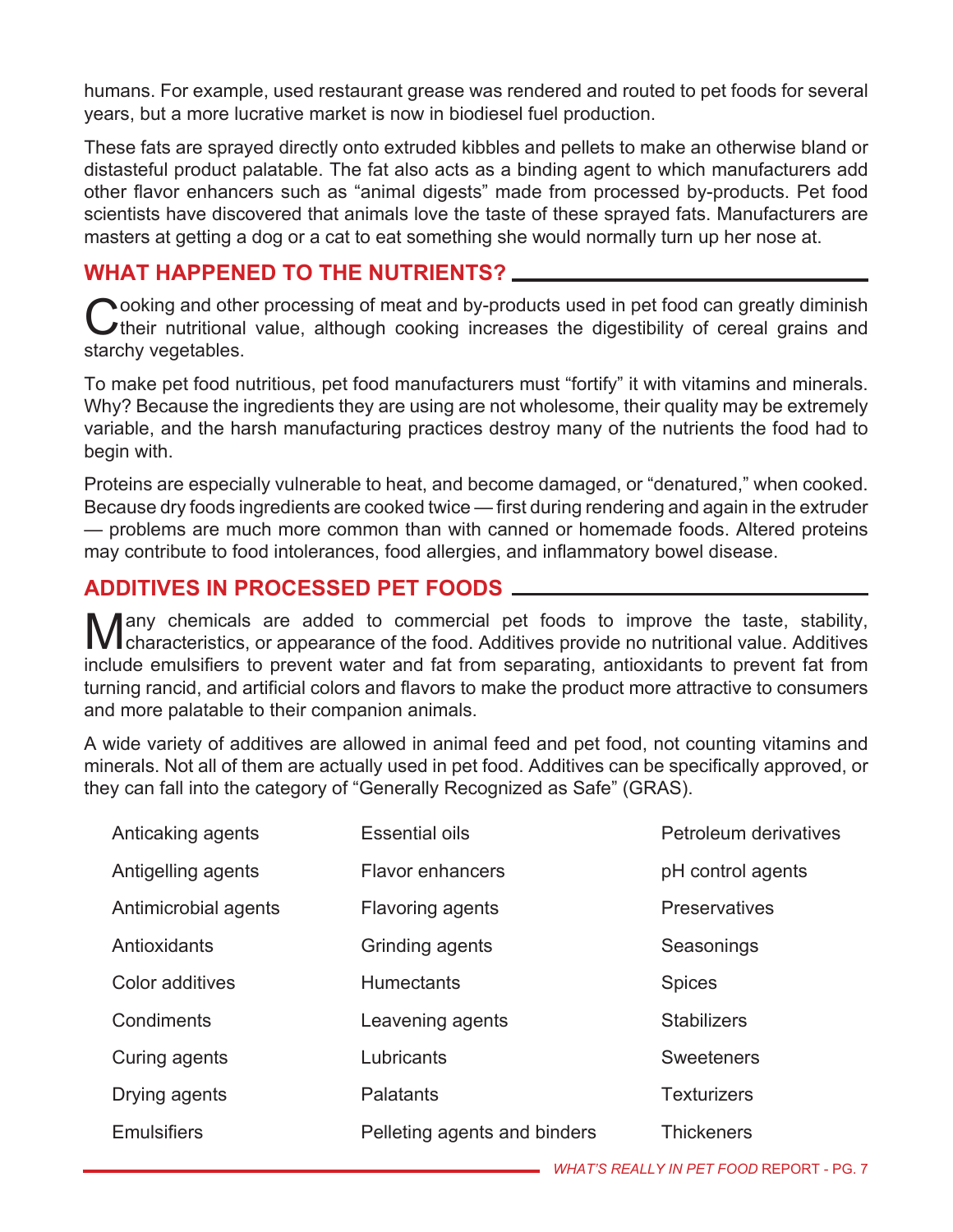# **Chemical vs. Natural Preservatives**

All commercial pet foods must be preserved so they stay fresh and appealing to our animal<br>companions. Canning is itself a preserving process, so canned foods need little or no additional help. Some preservatives are added to ingredients or raw materials by the suppliers, and others may be added by the manufacturer. The U.S. Coast Guard, for instance, requires fish meal to be heavily preserved with ethoxyquin or equivalent antioxidant. Evidently, spoiling fish meal creates such intense heat that ship explosions and fires resulted.

Because manufacturers need to ensure that dry foods have a long shelf life (typically 12 months) to remain edible through shipping and storage, fats used in pet foods are preserved with either synthetic or "natural" preservatives. Synthetic preservatives include butylated hydroxyanisole (BHA) and butylated hydroxytoluene (BHT), propyl gallate, propylene glycol (also used as a less-toxic version of automotive antifreeze), and ethoxyquin. For these antioxidants, there is little information documenting their toxicity, safety, interactions, or chronic use in pet foods that may be eaten every day for the life of the animal. Propylene glycol was banned in cat food because it causes anemia in cats, but it is still allowed in dog food.

Potentially cancer-causing agents such as BHA, BHT, and ethoxyquin are permitted at relatively low levels. The use of these chemicals in pet foods has not been thoroughly studied, and long term build-up of these agents may ultimately be harmful. Due to questionable data in the original study on its safety, ethoxyquin's manufacturer, Monsanto, was required to perform a new, more rigorous study. This was completed in 1996. Even though Monsanto found no significant toxicity associated with its own product, in July 1997 the FDA's Center for Veterinary Medicine requested that manufacturers voluntarily reduce the maximum level for ethoxyquin by half, to 75 parts per million. While some pet food critics and veterinarians believe that ethoxyquin is a major cause of disease, skin problems, and infertility in dogs, others claim it is the safest, strongest, most stable preservative available for pet food. Ethoxyquin is approved for use in human food for preserving spices, such as cayenne and chili powder, at a level of 100 ppm — but it would be very difficult for even the most hard-core spice lover to consume as much chili powder every day as a dog would eat dry food. Ethoxyquin has never been tested for safety in cats. Despite this, it is commonly used in veterinary diets for both cats and dogs.

Many pet food makers have responded to consumer concern, and are now using "natural" preservatives such as Vitamin C (ascorbate), Vitamin E (mixed tocopherols), and oils of rosemary, clove, or other spices, to preserve the fats in their products. The shelf life is shorter, however — only about 6 months.

Individual ingredients, such as fish meal, may have preservatives added before they reach the pet food manufacturer. Federal law requires fat preservatives to be disclosed on the label; however, pet food companies do not always comply with this law.

## **DANGER AHEAD**

#### **Potential Contaminants**

Given the types of things manufacturers put in pet food, it is not surprising that bad things sometimes happen. Ingredients used in pet food are often highly contaminated with a wide variety of toxic substances. Some of these are destroyed by processing, but others are not.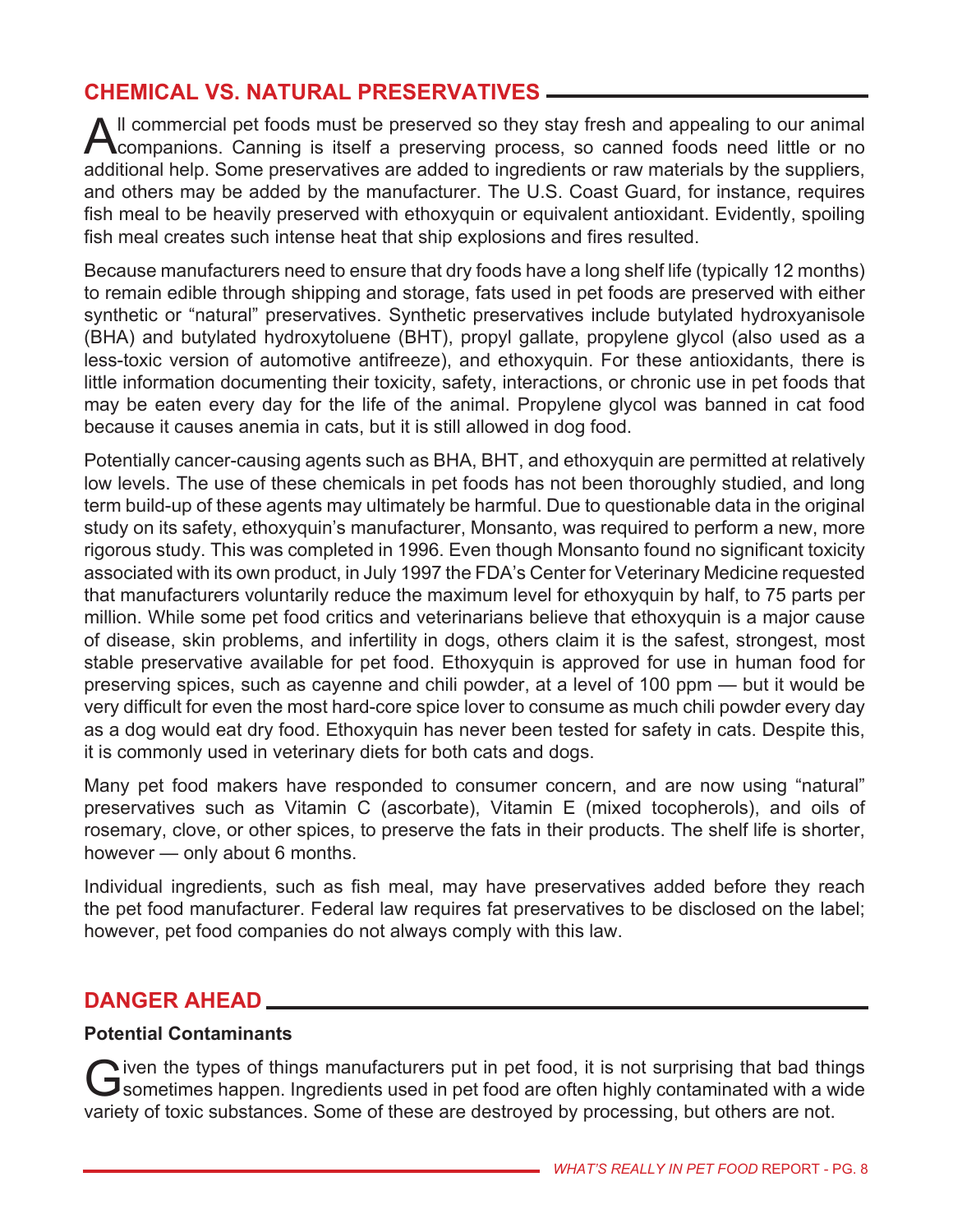- *Bacteria*. Slaughtered animals, as well as those that have died because of disease, injury, or natural causes, are sources of meat, by-products, and rendered meals. An animal that died on the farm might not reach a rendering plant until days after its death. Therefore the carcass is often contaminated with bacteria such as *Salmonella* and *E. Coli*. Dangerous *E. Coli* bacteria are estimated to contaminate more than 50% of meat meals. While the cooking process may kill bacteria, it does not eliminate the endotoxins some bacteria produce during their growth. These toxins can survive processing, and can cause sickness and disease. Pet food manufacturers do not test their products for bacterial endotoxins. Because sick or dead animals can be processed as pet foods, the drugs that were used to treat or euthanize them may still be present in the end product. Penicillin and pentobarbital are just two examples of drugs that can pass through processing unchanged. Antibiotics used in livestock production are also thought to contribute to antibiotic resistance in humans.
- *Mycotoxins*. Toxins from mold or fungi are called mycotoxins. Modern farming practices, adverse weather conditions, and improper drying and storage of crops can contribute to mold growth. Pet food ingredients that are most likely to be contaminated with mycotoxins are grains such as wheat and corn, and fish meal.
- *Chemical Residue*. Pesticides and fertilizers may leave residue on plant products. Grains that are condemned for human consumption by the USDA due to residue may legally be used, without limitation, in pet food.
- *GMOs*. Genetically modified plant products are also of concern. By 2006, 89% of the planted area of soybeans, 83% of cotton, and 61% of maize (corn) in the U.S. were genetically modified varieties. Cottonseed meal is a common ingredient of cattle feed; soy and corn are used directly in many pet foods.
- *Acrylamide*. This is a carcinogenic compound formed at cooking temperatures of about 250˚F in foods containing certain sugars and the amino acid asparagine (found in large amounts in potatoes and cereal grains). It is formed in a chemical process called the Maillard reaction. Most dry pet foods contain cereal grains or potatoes, and they are processed at high temperatures (200–300°F at high pressure during extrusion; baked foods are cooked at well over 500°F); these are perfect conditions for the Maillard reaction.<sup>iv,v</sup> In fact, the Maillard reaction is considered *desirable* in the production of pet food because it imparts a palatable taste, even though it reduces the bioavailability of some amino acids, including taurine and lysine.<sup>vi</sup> The content and potential effects of acrylamide formation in pet foods are unknown.

## **Pet Food Recalls**

When things go really wrong and serious problems are discovered in pet food, the company **V** usually works with the FDA to coordinate a recall of the affected products. While many recalls have been widely publicized, quite a few have not.

- *In 1995*, Nature's Recipe recalled almost a million pounds of dry dog and cat food after consumers complained that their pets were vomiting and losing their appetite. The problem was a fungus that produced vomitoxin contaminating the wheat.
- *In 1999*, Doane Pet Care recalled more than a million bags of corn-based dry dog food contaminated with aflatoxin. Products included Ol' Roy (Wal-Mart's brand) and 53 other brands. This time, the toxin killed 25 dogs.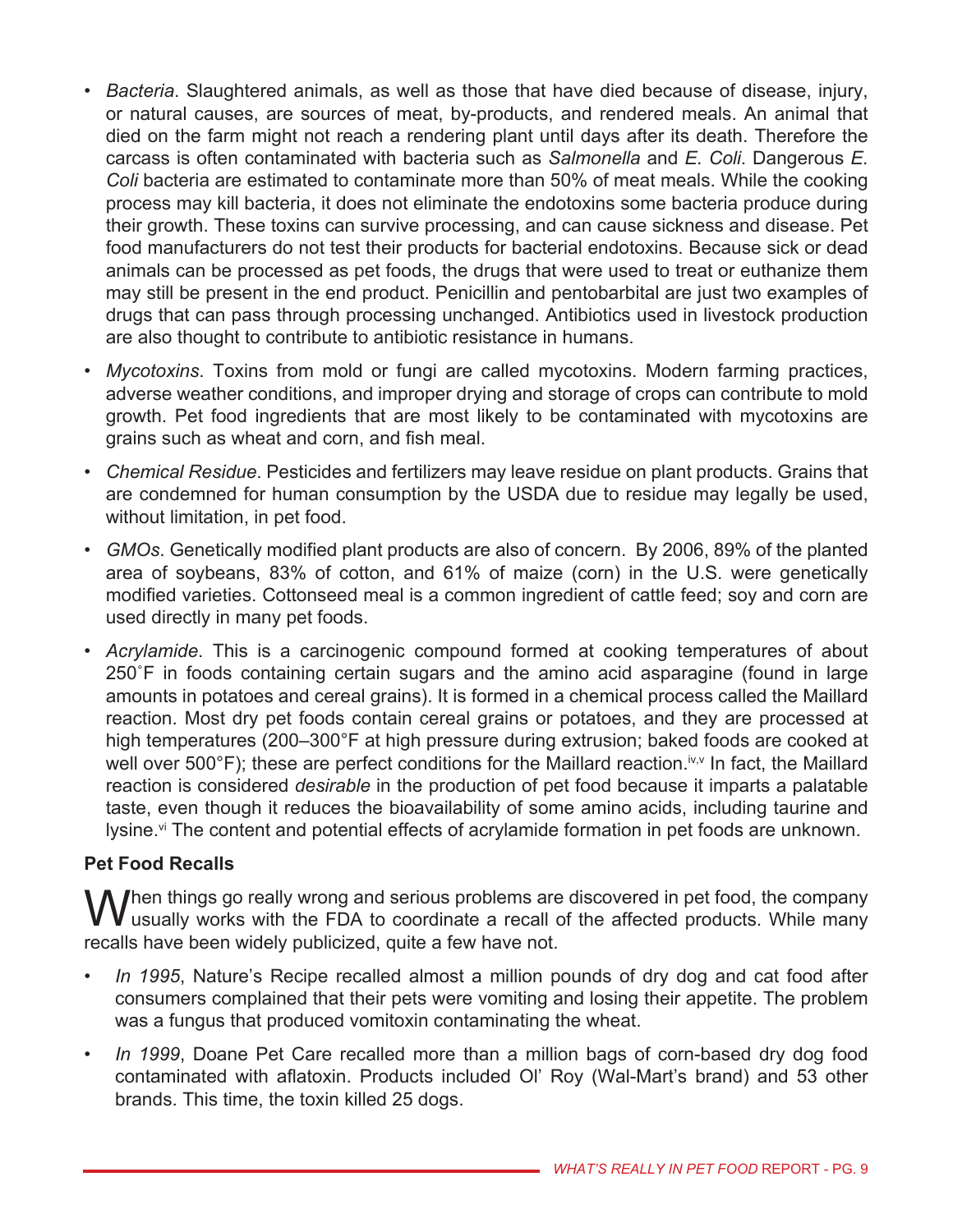- *In 2000*, Iams recalled 248,000 pounds of dry dog food distributed in 7 states due to excess DL-Methionine Amino Acid, a urinary acidifier.
- *In 2003*, a recall was made by Petcurean "Go! Natural" pet food due to circumstantial association with some dogs suffering from liver disease; no cause was ever found.
- *In late 2005*, a similar recall by Diamond Foods was announced; this time the moldy corn contained a particularly nasty fungal product called aflatoxin; 100 dogs died.
- *Also in 2005*, 123,000 pounds of cat and dog treats were recalled due to *Salmonella* contamination.
- *In 2006*, more than 5 million cans of Ol' Roy, American Fare, and other dog foods distributed in the southeast were recalled by the manufacturer, Simmons Pet Food, because the cans' enamel lining was flaking off into the food.
- *Also in 2006*, Merrick Pet Care recalled almost 200,000 cans of "Wingalings" dog food when metal tags were found in some samples.
- *In the most deadly recall of 2006*, 4 prescription canned dog and cat foods were recalled by Royal Canin (owned by Mars). The culprit was a serious overdose of Vitamin D that caused calcium deficiency and kidney disease.
- *In February 2007*, the FDA issued a warning to consumers not to buy "Wild Kitty," a frozen food containing raw meat. Routine testing by FDA had revealed *Salmonella* in the food. FDA specifically warned about the potential for illness in humans, not pets. There were no reports of illness or death of any pets, and the food was not recalled.
- In March 2007, the most lethal pet food in history was the subject of the largest recall ever. Menu Foods recalled more than 100 brands including Iams, Eukanuba, Hill's Science Diet, Purina Mighty Dog, and many store brands including Wal-Mart's. Thousands of pets were sickened (the FDA received more than 17,000 reports) and an estimated 20% died from acute renal failure caused by the food. Cats were more frequently and more severely affected than dogs. The toxin was initially believed to be a pesticide, the rat poison "aminopterin" in one of the ingredients. In April, scientists discovered high levels of melamine, a chemical used in plastics and fertilizers, in wheat gluten and rice protein concentrate imported from China. The melamine had been purposefully added to the ingredients to falsely boost their protein content. Subsequent tests revealed that the melamine-tainted ingredients had also been used in feed for cows, pigs, and chickens and thousands of animals were quarantined and destroyed. In early May, scientists identified the cause of the rapid onset kidney disease that had appeared in dogs and cats as a reaction caused by the combination of melamine and cyanuric acid, both unauthorized chemicals. The fallout from this recall is ongoing as of May 2007 so please be sure to check the FDA web site for the most recent updates (www.fda.gov/oc/opacom/hottopics/petfood.html)*.*

#### **Nutrition-Related Diseases**

The idea that one pet food provides all the nutrition a companion animal will ever need for its **l** entire life is a dangerous myth.

Today, the diets of cats and dogs are a far cry from the variable meat-based diets that their ancestors ate. The unpleasant results of grain-based, processed, year-in and year-out diets are common. Health problems associated with diet include: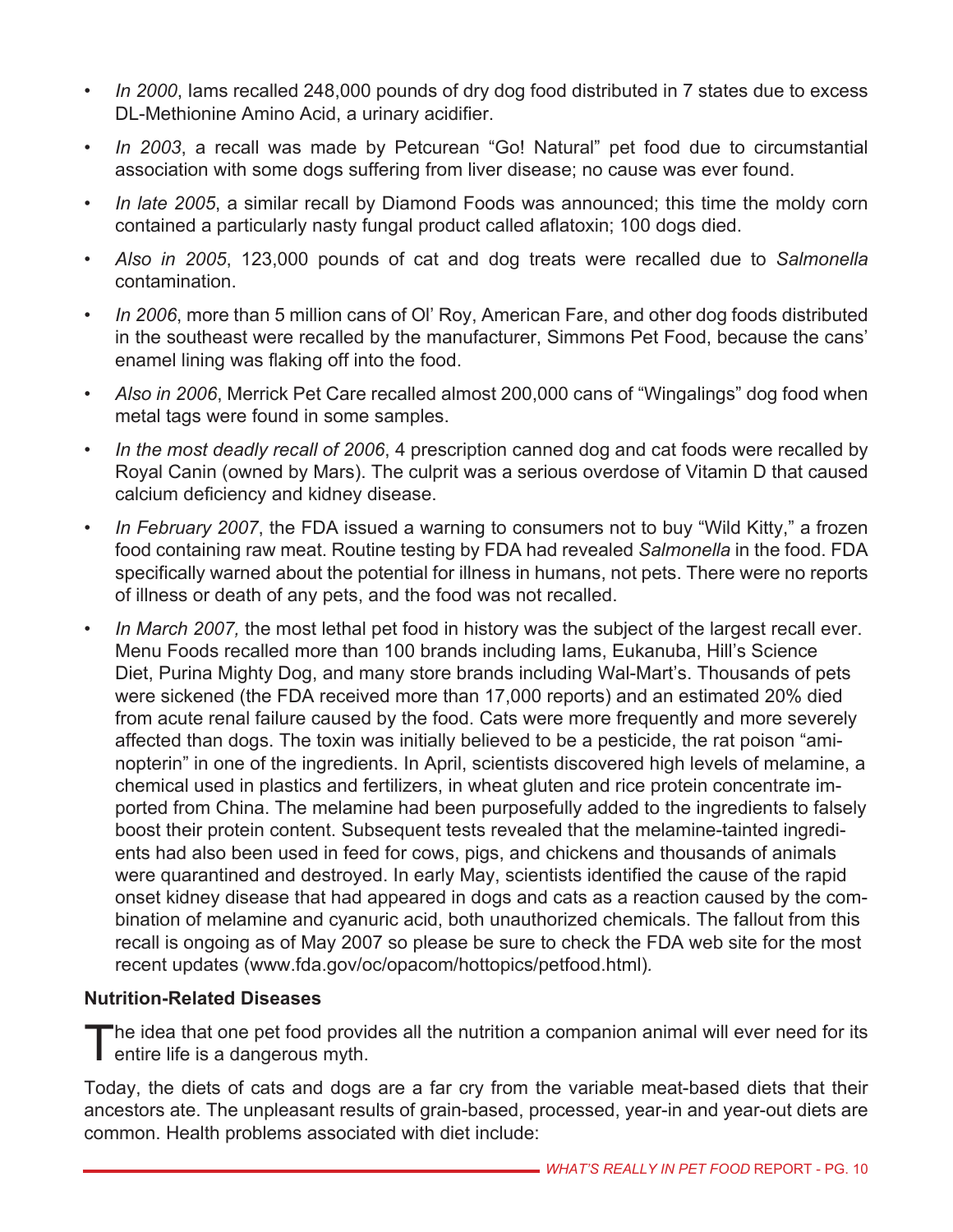- *Urinary tract disease*. Plugs, crystals, and stones are more common in cats eating dry diets, due to the chronic dehydration and highly concentrated urine they cause. "Struvite" stones used to be the most common type in cats, but another more dangerous type, calcium oxalate, has increased and is now tied with struvite. Manipulation of manufactured cat food formulas to increase the acidity of urine has caused the switch. Dogs can also form stones as a result of their diet.
- *Kidney disease*. Chronic dehydration associated with dry diets may also be a contributing factor in the development of kidney disease and chronic renal failure in older cats. Cats have a low thirst drive; in the wild they would get most of their water from their prey. Cats eating dry food do not drink enough water to make up for the lack of moisture in the food. Cats on dry food diets *drink* more water, but the *total water intake* of a cat eating canned food is twice as great.<sup>vii</sup>
- *Dental disease*. Contrary to the myth propagated by pet food companies, dry food is not good for teeth.<sup>viii</sup> Given that the vast majority of pets eat dry food, yet the most common health problem in pets is dental disease, this should be obvious. Humans do not floss with crackers, and dry food does not clean the teeth.
- *Obesity*. Feeding recommendations or instructions on the packaging are sometimes inflated so that the consumer will end up feeding — and purchasing — more food. One of the most common health problems in pets, obesity, may also be related to high-carb, high-calorie dry foods. Both dogs and cats respond to low-carb wet food diets. Overweight pets are more prone to arthritis, heart disease, and diabetes. Dry cat food is now considered the cause of feline diabetes; prevention and treatment include switching to a high protein, high moisture, low-carb diet.
- *Chronic digestive problems*. Chronic vomiting, diarrhea, constipation, and inflammatory bowel disease are among the most frequent illnesses treated. These are often the result of an allergy or intolerance to pet food ingredients. The market for "limited antigen" or "novel protein" diets is now a multi-million dollar business. These diets were formulated to address the increasing intolerance to commercial foods that pets have developed. Even so, an animal that tends to develop allergies can develop allergies to the new ingredients, too. One twist is the truly "hypoallergenic" food that has had all its proteins artificially chopped into pieces smaller than can be recognized and reacted to by the immune system. Yet there are documented cases of animals becoming allergic to this food, too. It is important to change brands, flavors, and protein sources every few months to prevent problems.
- *Bloat*. Feeding only one meal per day can cause the irritation of the esophagus by stomach acid, and appears to be associated with gastric dilitation and volvulus (canine bloat). Feeding two or more smaller meals is better.
- *Heart disease*. An often-fatal heart disease in cats and some dogs is now known to be caused by a deficiency of the amino acid taurine. Blindness is another symptom of taurine deficiency. This deficiency was due to inadequate amounts of taurine in cat food formulas, which in turn had occurred due to decreased amounts of animal proteins and increased reliance on carbohydrates. Cat foods are now supplemented with taurine. New research suggests that some dog breeds are susceptible to the same condition. Supplementing taurine may also be helpful for dogs, but as yet few manufacturers are adding extra taurine to dog food.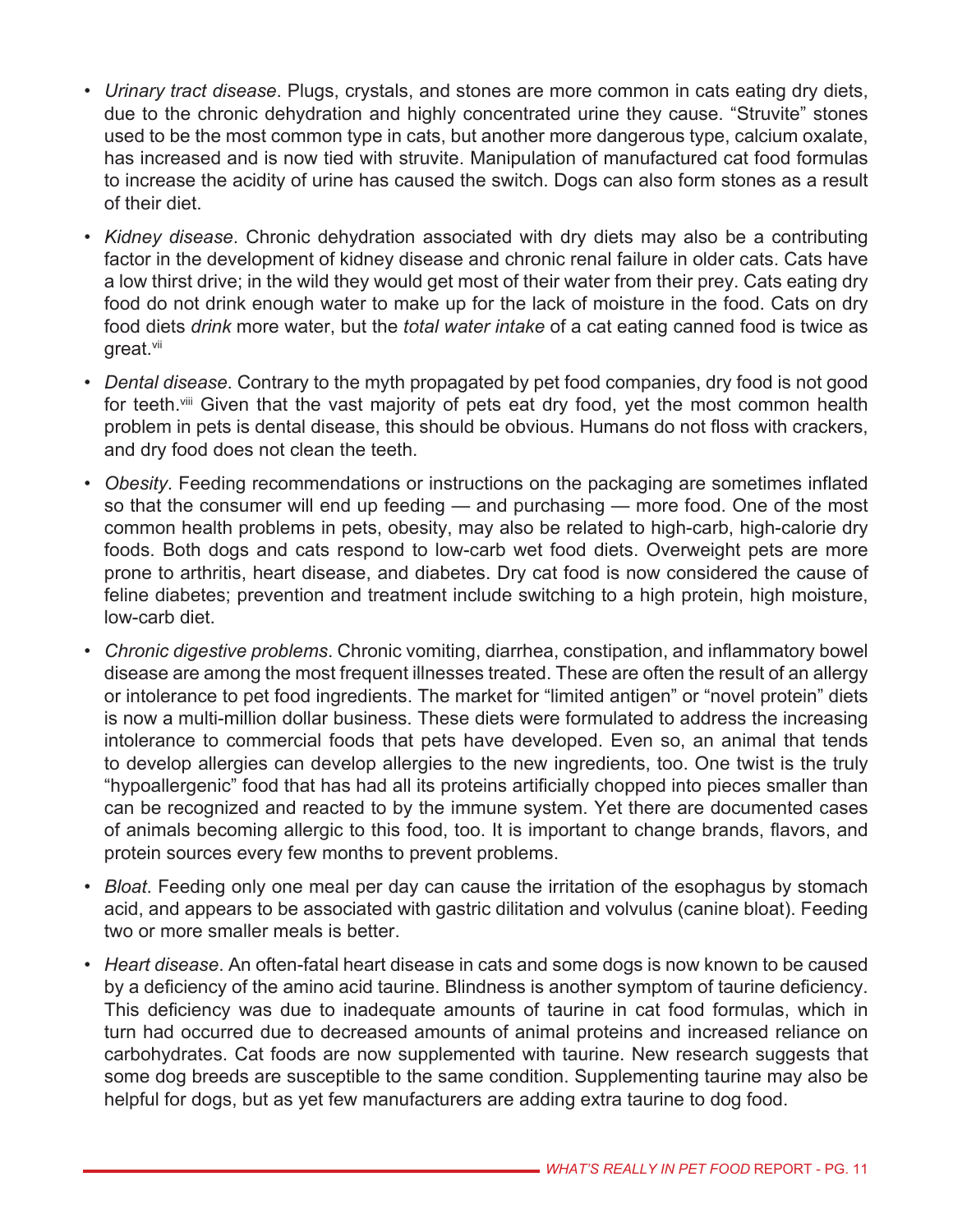• *Hyperthyroidism*. There is also evidence that hyperthyroidism in cats may be related to diet. This is a relatively new disease that first surfaced in the 1970s. Some experts theorize that excess iodine in commercial cat food is a factor. New research also points to a link between the disease and pop-top cans, and flavors including fish or "giblets." This is a serious disease, and treatment is expensive.

Many nutritional problems appeared with the popularity of cereal-based commercial pet foods. Some have occurred because the diet was incomplete. Although several ingredients are now supplemented, we do not know what ingredients future researchers may discover that should have been supplemented in pet foods all along. Other problems may occur from reactions to additives. Others are a result of contamination with bacteria, mold, drugs, or other toxins. In some diseases the role of commercial pet food is understood; in others, it is not. The bottom line is that diets composed primarily of low quality cereals and rendered meals are not as nutritious or safe as you should expect for your cat or dog.

## **PET FOOD INDUSTRY SECRETS**

## **Co-Packing**

The 2007 Menu Foods recall brought to light some of the pet food industry's dirtiest secrets.

Most people were surprised — and appalled — to learn that all Iams/Eukanuba canned foods are not made by The Iams Company at all. In fact, in 2003 Iams signed an exclusive 10-year contract for the production of 100% of its canned foods by Menu.

This type of deal is called "co-packing." One company makes the food, but puts someone else's label on it. This is a very common arrangement in the pet food industry. It was first illustrated by the Doane's and Diamond recalls, when dozens of private labels were involved. But none were as large or as "reputable" as Iams, Eukanuba, Hill's, Purina, Nutro, and other high-end, so-called "premium" foods.

The big question raised by this arrangement is whether or not there is any real difference between the expensive premium brands and the lowliest generics. The recalled products all contained the suspect ingredient, wheat gluten, but they also all contained by-products of some kind, including specified by-products such as liver or giblets.

It's true that a pet food company that contracts with a co-packer can provide its own ingredients, or it can require the contractor to buy particular ingredients to use in its recipes. But part of the attraction of using a co-packer is that it can buy ingredients in larger bulk than any one pet food maker could on its own, making the process cheaper and the profits larger. It's likely that with many of the ingredients that cross all types of pet foods, those ingredients are the same.

Are one company's products — made in the same plant on the same equipment *with ingredients called the same name* — really "better" than another's? That's what the makers of expensive brands want you to think. The recalled premium brands claim that Menu makes their foods "according to proprietary recipes using specified ingredients," and that "contract manufacturers must follow strict quality standards." Indeed, the contracts undoubtedly include those points. But out in the real world, things may not go according to plan. How well are machines cleaned between batches, how carefully are ingredients mixed, and just how particular are minimumwage workers in a dirty smelly job going to be about getting everything just perfect?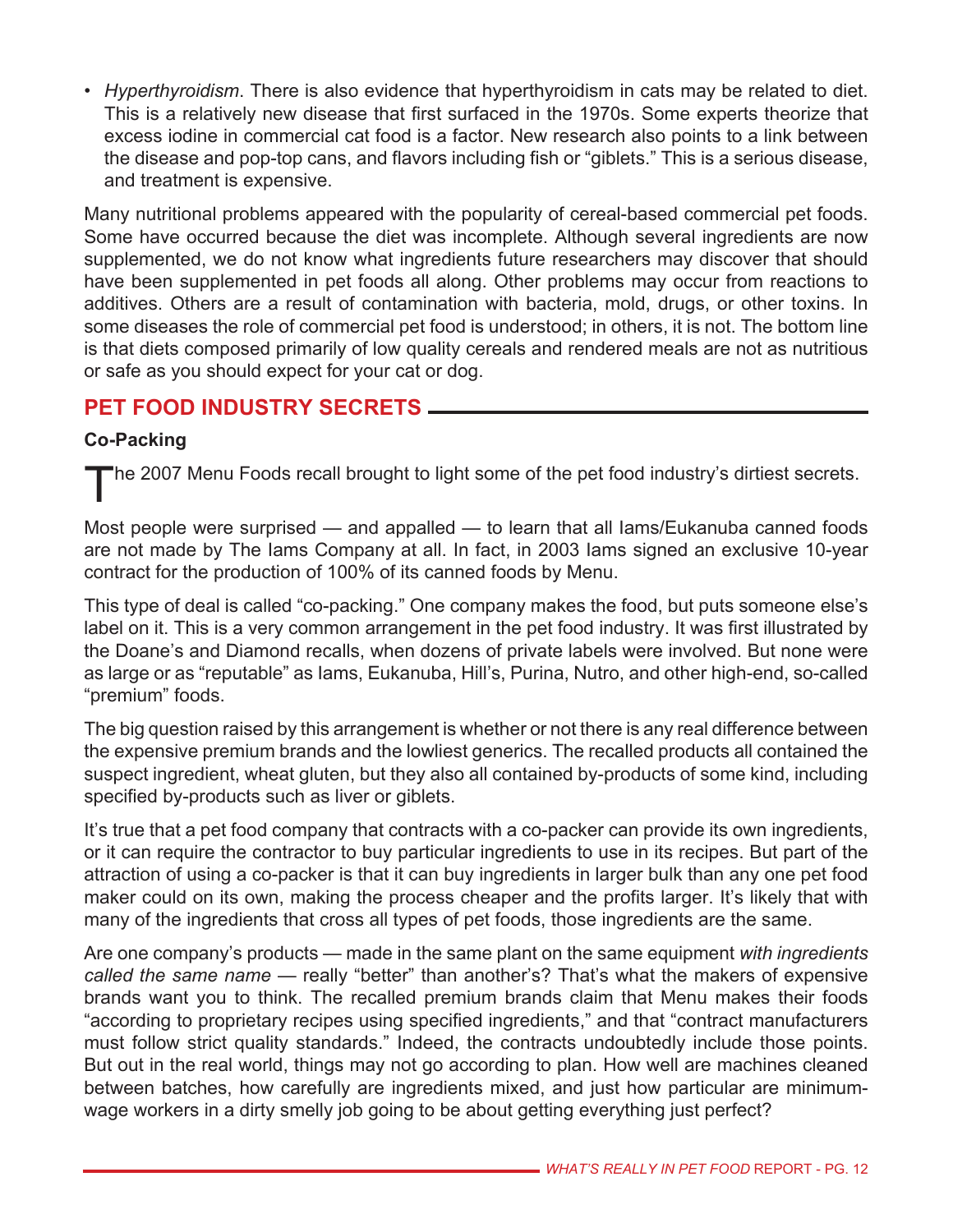Whatever the differences are between cheap and high-end food, one thing is clear. The purchase price of pet food does not always determine whether a pet food is good or bad or even safe. However, the very cheapest foods can be counted on to have the very cheapest ingredients. For example, Ol' Roy, Wal-Mart's store brand, has now been involved in 3 serious recalls.

Menu manufactures canned foods for many companies that weren't affected by the recall, including Nature's Variety, Wellness, Castor & Pollux, Newman's Own Organics, Wysong, Innova, and EaglePack. It's easy to see from their ingredient lists that those products are made from completely different ingredients and proportions. Again, the issue of cleaning the machinery out between batches comes up, but hopefully nothing so lethal will pass from one food to another.

## **Animal Testing**

A nother unpleasant practice exposed by this recall is pet food testing on live animals. Menu's cown lab animals, who were deliberately fed the tainted food, were the first known victims. Tests began on February 27 (already a week after the first reports); animals started to die painfully from kidney failure a few days later. After the first media reports, Menu quickly changed its story to call these experiments "taste tests." But Menu has done live animal feeding, metabolic energy, palatability, and other tests for Iams and other companies for years. Videotapes reveal the animals' lives in barren metal cages; callous treatment; invasive experiments; and careless cruelty.

Although feeding trials are not required for a food to meet the requirements for labeling a food "complete and balanced," many manufacturers use live animals to perform palatability studies when developing a new pet food. One set of animals is fed a new food while a "control" group is fed a current formula. The total volume eaten is used as a gauge for the palatability of the food. Some companies use feeding trials, which are considered to be a much more accurate assessment of the actual nutritional value of the food. They keep large colonies of dogs and cats for this purpose, or use testing laboratories that have their own animals.

There is a new movement toward using companion animals in their homes for palatability and other studies. In 2006, The Iams Company announced that it was cutting the use of canine and feline lab animals by 70%. While it proclaims this moral victory, the real reasons for this switch are likely financial. Whatever the reasons, it is a very positive step for the animals.

Finally, it is important to remember that the contamination that occurred in the Menu Foods recall could have happened anywhere at any time. It was not Menu's fault; the toxin was unusual and unexpected. All companies have quality control standards and they do test ingredients for common toxins before using them. They also test the final products. However, there is a baseline risk inherent in using the raw materials that go into pet foods. When there are 11 recalls in 12 years, it's clear that "freak occurrences" are the rule, not the exception.

#### **Marketing Magic**

A trip down the pet food aisle will boggle the mind with all the wonderful claims made by pet food makers for their repertoire of products. Knowing the nature of the ingredients helps sort out some of the more outrageous claims, but what's the truth behind all this hype?

• *Niche claims*. Indoor cat, canine athlete, Persian, 7-year old, Bloodhound, or a pet with a tender tummy, too much flab, arthritis, or itchy feet — no matter what, there's a food "designed" just for that pet's personal needs. Niche marketing has arrived in a big way in the pet food industry. People like to feel special, and a product with specific appeal is bound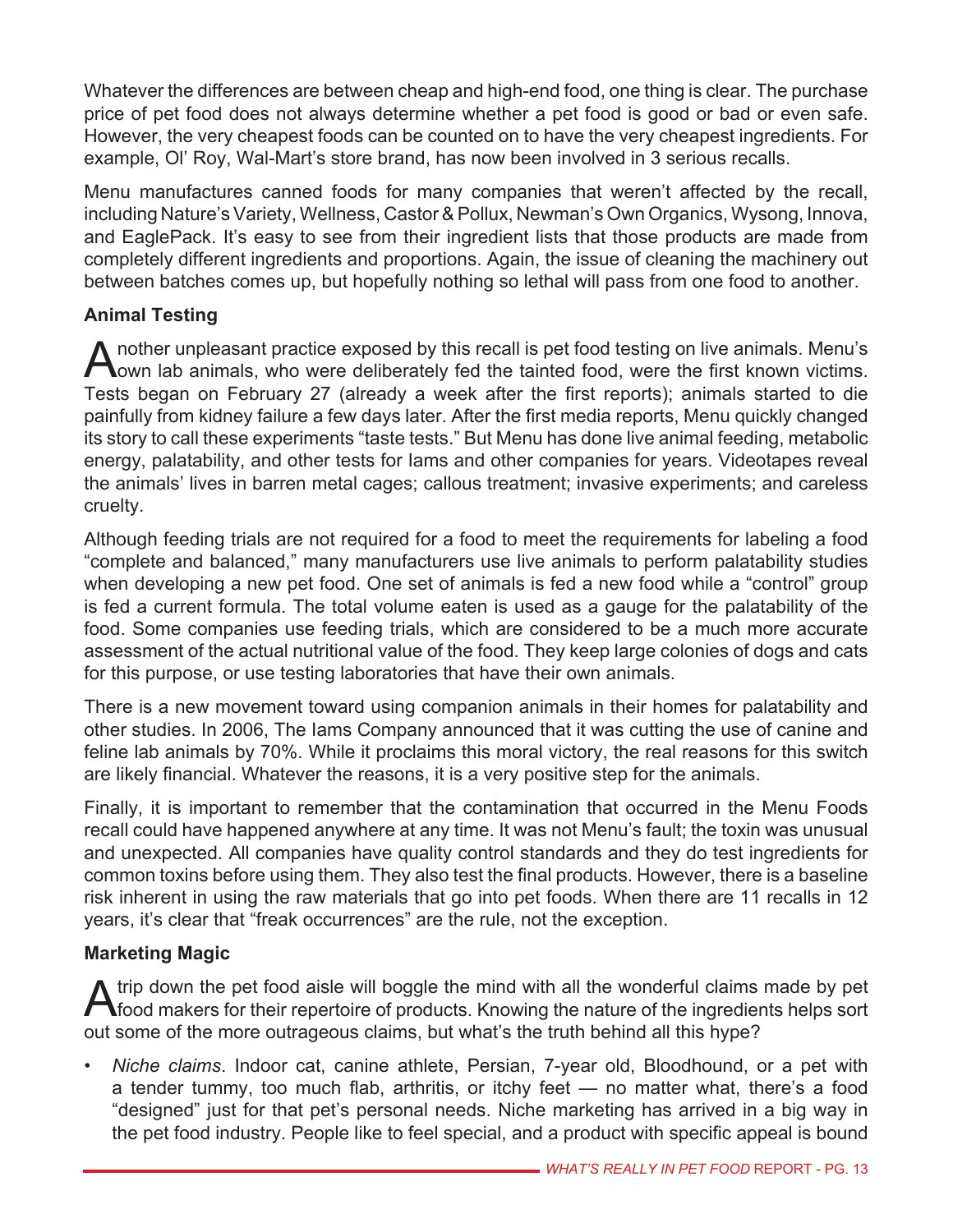to sell better than a general product like "puppy food." The reality is that there are only two basic standards against which all pet foods are measured: adult and growth, which includes gestation and lactation. Everything else is marketing.

- *"Natural" and "Organic" claims*. The definition of "natural" adopted by AAFCO is very broad, and allows for artificially processed ingredients that most of us would consider very unnatural indeed. The term "organic", on the other hand, has a very strict legal definition under the USDA National Organic Program. However, some companies are adept at evading the intent of both of these rules. For instance, the name of the company or product may be intentionally misleading. Some companies use terms such as "Nature" or "Natural" or even "Organic" in the brand name, whether or not their products fit the definitions. Consumers should also be aware that the term "organic" does not imply anything at all about animal welfare; products from cows and chickens can be organic, yet the animals themselves are still just "production units" in enormous factory farms.
- *Ingredient quality claims*. A lot of pet foods claim they contain "human grade" ingredients. This is a completely meaningless term — which is why the pet food companies get away with using it. The same applies to "USDA inspected" or similar phrases. The implication is that the food is made using ingredients that are passed by the USDA for human consumption, but there are many ways around this. For instance, a facility might be USDA-inspected during the day, but the pet food is made at night after the inspector goes home. The use of such terms should be viewed as a "Hype Alert."
- *"Meat is the first ingredient" claim*. A claim that a named meat (chicken, lamb, etc.) is the #1 ingredient is generally seen for dry food. Ingredients are listed on the label by weight, and raw chicken weighs a lot, since contains a lot of water. If you look further down the list, you're likely to see ingredients such as chicken or poultry by-product meal, meat-and-bone meal, corn gluten meal, soybean meal, or other high-protein meal. Meals have had the fat and water removed, and basically consist of a dry, lightweight protein powder. It doesn't take much raw chicken to weigh more than a great big pile of this powder, so in reality the food is based on the protein meal, with very little "chicken" to be found. This has become a very popular marketing gimmick, even in premium and "health food" type brands. Since just about everybody is now using it, any meaning it may have had is so watered-down that you may iust as well ignore it.
- *Special ingredient claims*. Many of the high-end pet foods today rely on the marketing appeal of people-food ingredients such as fruits, herbs, and vegetables. However, the amounts of these items actually present in the food are small; and the items themselves may be scraps and rejects from processors of human foods — not the whole, fresh ingredients they want you to picture. Such ingredients don't provide a significant health benefit and are really a marketing gimmick.

Pet food marketing and advertising has become extremely sophisticated over the last few years. It's important to know what is hype and what is real to make informed decisions about what to feed your pets.

## **What Consumers Can Do**

• *Write or call* pet food companies and the Pet Food Institute (contact below) and express your concerns about commercial pet foods. Demand that manufacturers improve the quality of ingredients in their products.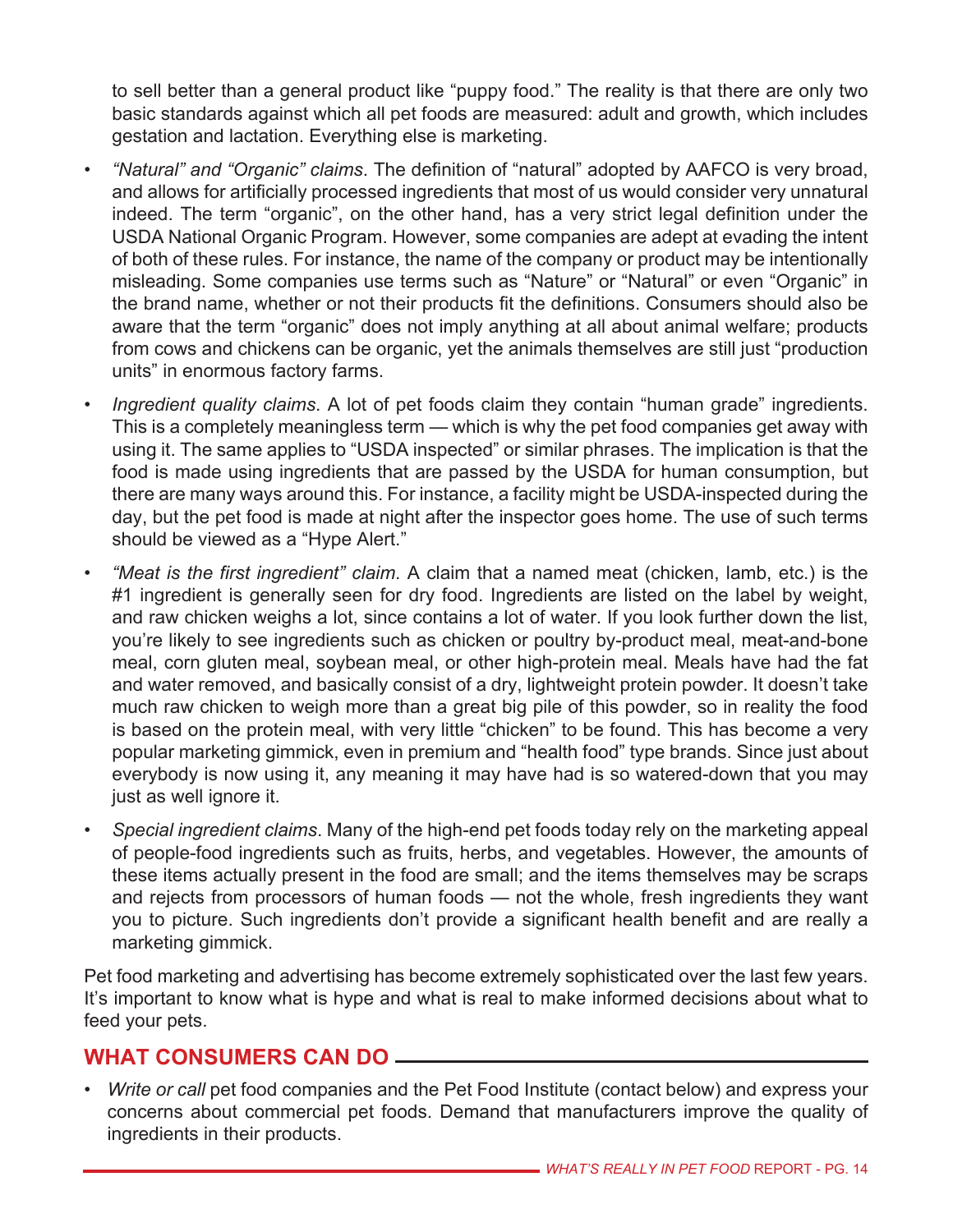- *Print out a copy* of this report for your veterinarian to further his or her knowledge about commercial pet food.
- *Direct your family and friends* with companion animals to www.bornfreeusa.org/petfood to alert them to the dangers of commercial pet food. Give out copies of our Fact Sheet on Selecting a Good Commercial Food and download more copies of this report both at www. bornfreeusa.org.
- *Stop buying commercial pet food;* or at least stop buying dry food. Dry foods have been the subject of many more recalls, and have many adverse health effects. If that is not possible, reduce the quantity of commercial pet food and supplement with fresh, organic foods, especially meat. Purchase one or more of the many books available on pet nutrition and make your own food. Be sure that a veterinarian or a nutritionist has checked the recipes to ensure that they are balanced for long-term use.
- *If you would like to learn* about how to make healthy food for your companion animal, visit www.bornfreeusa.org and type "Sample Diets" into the search box for simple recipes and important nutritional information.
- *Please be aware* that Born Free USA is not a veterinary hospital, clinic, or service. Born Free USA does not and will not offer any medical advice. If you have concerns about your companion animal's health or nutritional requirements, please consult your veterinarian.

Because pet food manufacturers frequently change the formulations of their products, and Born Free USA cannot conduct the necessary testing, we are unable to offer endorsements for particular brands of pet food. Many of our staff choose to make their own pet food, or to purchase natural or organic products from feed and specialty pet stores or online, but we cannot recommend brands that would be right for your companion animal or animals.

#### **Who to Write**

AAFCO Pet Food Committee David Syverson, Chair Minnesota Department of Agriculture Dairy and Food Inspection Division 625 Robert Street North St. Paul, MN 55155-2538 www.aafco.org FDA Center for Veterinary Medicine Sharon Benz 7500 Standish Place Rockville, MD 20855 301-594-1728 www.fda.gov/cvm/

Pet Food Institute 2025 M Street, NW, Suite 800 Washington, DC 20036 202-367-1120 Fax 202-367-2120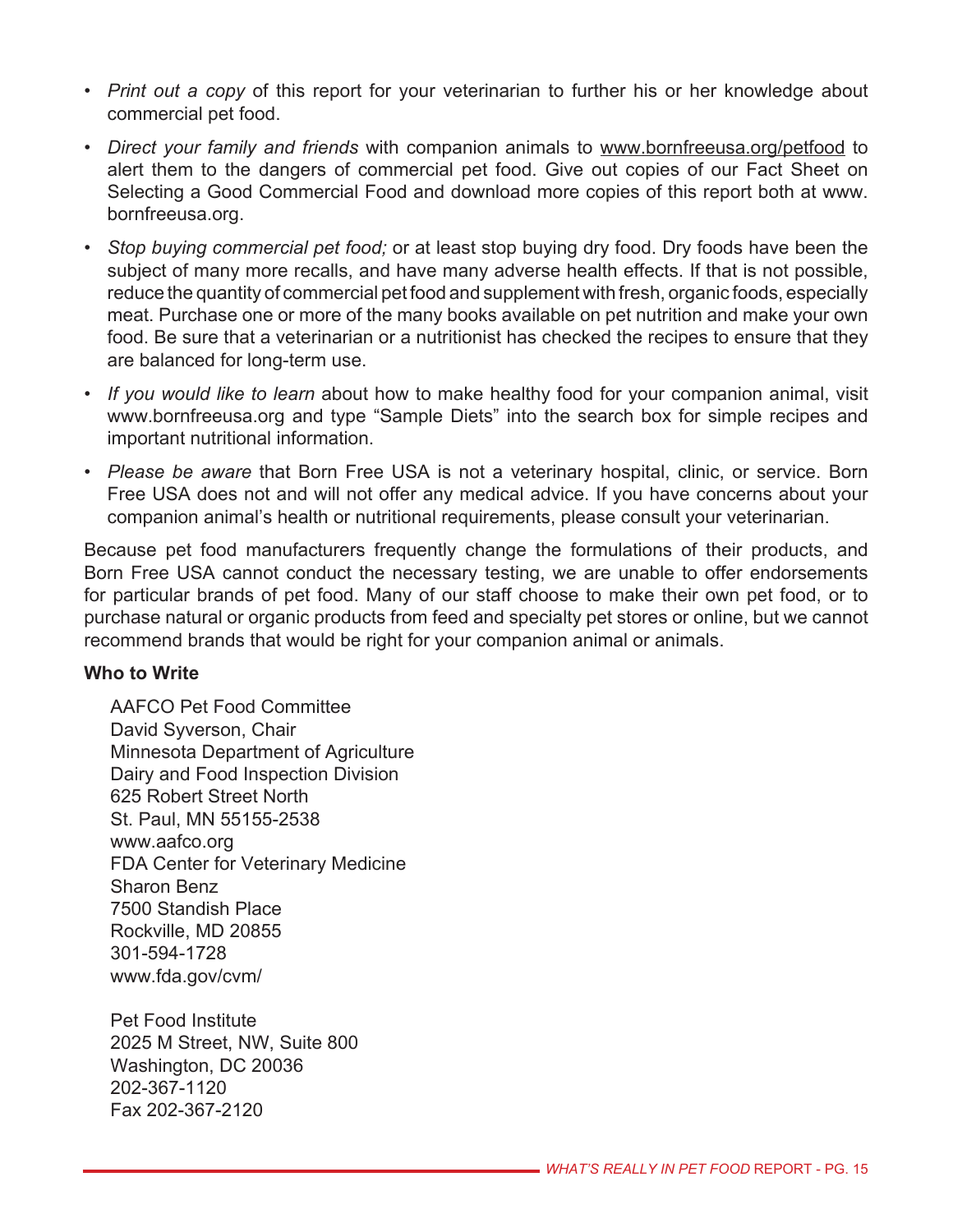#### **For Further Reading about Animal Nutrition**

**D** orn Free USA recommends the following books (listed in alphabetical order by author),  $\Box$  many of which include recipes for home-prepared diets:

- Michelle Bernard. 2003. *Raising Cats Naturally How to Care for Your Cat the Way Nature Intended.* Available at www.raisingcatsnaturally.com.
- Chiclet T. Dog and Jan Rasmusen. 2006. *Scared Poopless: The Straight Scoop on Dog Care*. Available at www.dogs4dogs.com. ISBN-10: 0977126501, ISBN-13: 978-0977126507.
- Rudi Edalati. 2001. *Barker's Grub: Easy, Wholesome Home-Cooking for Dogs.* ISBN-10: 0609804421, ISBN-13: 978-0609804421.
- Jean Hofve, DVM. 2007. *What Cats Should Eat.* Available at www.littlebigcat.com.
- Richard H. Pitcairn, DVM, and Susan Hubble Pitcairn. 2005. *Dr. Pitcairn's New Complete Guide to Natural Health for Dogs and Cats.* Rodale Press, Inc. ISBN-10: 157954973X, ISBN- 13: 978-1579549732. Note: The recipes for cats were not revised in this new edition and date back to 2000; they may contain too much grain, according to recent research.
- Kate Solisti. 2004. *The Holistic Animal Handbook: A Guidebook to Nutrition, Health, and Communication*. Council Oaks Books. ISBN-10: 1571781536, ISBN-13: 978-1571781536.
- Donald R. Strombeck. 1999. *Home-Prepared Dog & Cat Diets: The Healthful Alternative.* Iowa State University Press. ISBN-10: 0813821495, ISBN-13: 978-0813821498. Note: Veterinary nutritionists have suggested that the taurine and calcium are too low in some of these recipes. Clam juice and sardines are poor sources of taurine; use taurine capsules instead.
- Celeste Yarnall. 2000, *Natural Cat Care: A Complete Guide to Holistic Health Care for Cats*; and 1998, *Natural Dog Care: A Complete Guide to Holistic Health Care for Dogs.* Available at www.celestialpets.com.

The books listed above are a fraction of all the titles currently available, and the omission of a title does not necessarily mean it is not useful for further reading about animal nutrition.

*Please note:* Born Free USA is not a bookseller, and cannot sell or send these books to you. Please contact your local book retailer, an online bookstore, or the website indicated, who can supply these books based on the ISBN provided for each title.

#### *References*

Association of American Feed Control Officials Incorporated. *Official Publication* 2007. Atlanta: AAFCO, 2007.

Case LP, Carey DP, Hirakawa DA. *Canine and Feline Nutrition: A Resource for Companion Animal Professionals*. St. Louis: Mosby, 1995.

FDA Enforcement Reports, 1998-2007. www.fda.gov.

Hand MS, Thatcher CD, Remillard RL, et al., eds. *Small Animal Clinical Nutrition, 4th Edition.*  2002. Topeka, KS: Mark Morris Institute.

Logan, et al., Dental Disease, in: Hand et al., *ibid*.

Mahmoud AL. Toxigenic fungi and mycotoxin content in poultry feedstuff ingredients. *J Basic*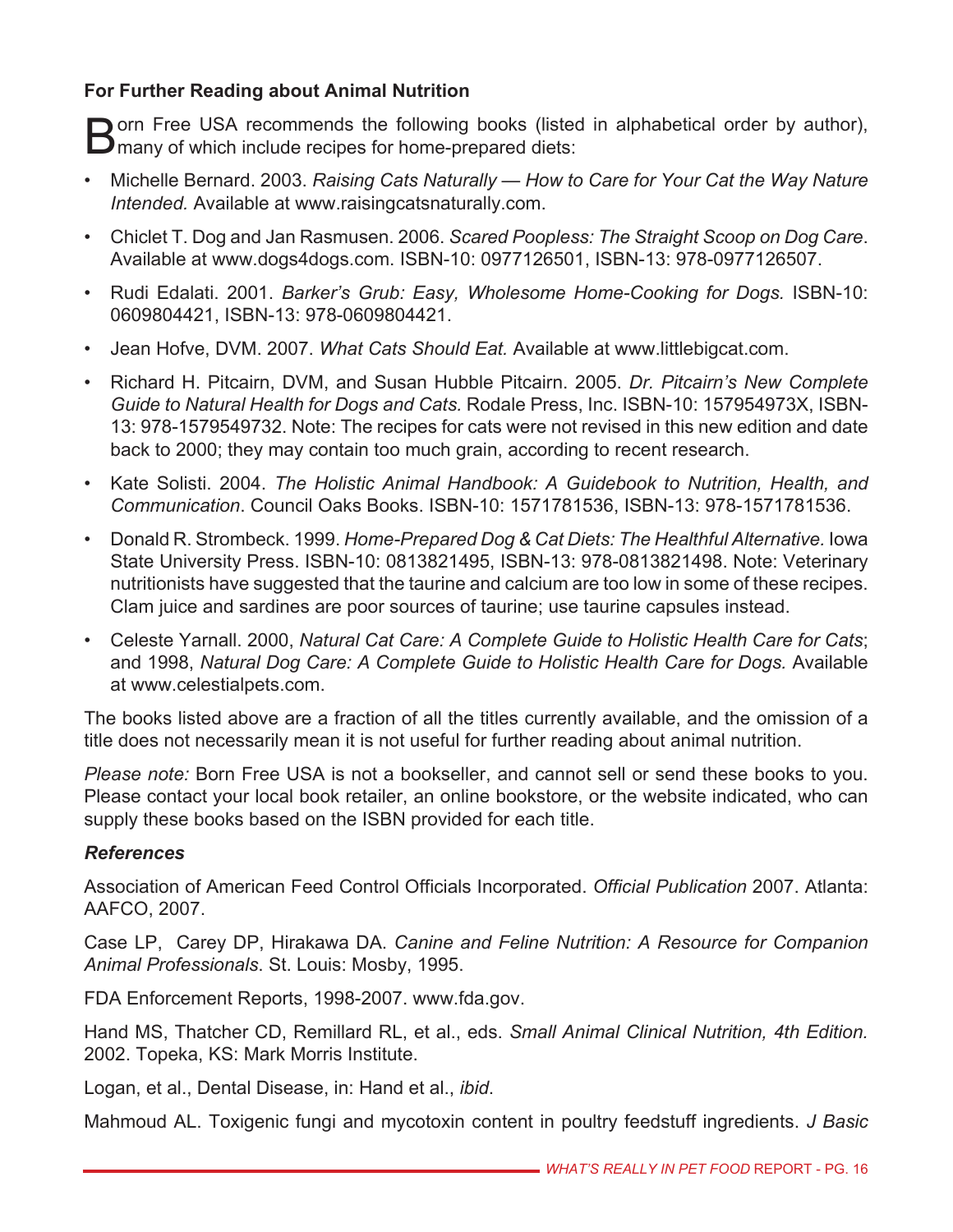*Microbiol*, 1993; 33(2): 101–4.

Morris JG, and Rogers QR. Assessment of the Nutritional Adequacy of Pet Foods Through the Life Cycle. *Journal of Nutrition*, 1994; 124: 2520S–2533S.

Mottram DS, Wedzicha BL, Dodson AT. Acrylamide is formed in the Maillard reaction. *Nature*, 2002 Oct 3; 419(6906): 448–9.

Pet Food Institute. *Fact Sheet* 1994. Washington: Pet Food Institute, 1994.

Phillips T. Rendered Products Guide. *Petfood Industry*, January/February 1994, 12–17, 21.

Roudebush P. Pet food additives. *J Amer Vet Med Assoc*, 203 (1993): 1667–1670.

Seefelt SL, Chapman TE. Body water content and turnover in cats fed dry and canned rations. *Am J Vet Res*, 1979 Feb; 40(2): 183–5.

Strombeck, DR. *Home-Prepared Dog and Cat Foods: The Healthful Alternative.* Ames: Iowa State University Press, 1999.

Tareke E, Rydberg P, Karlsson P, et al. Analysis of acrylamide, a carcinogen formed in heated foodstuffs. *J Agric Food Chem*, 2002 Aug 14; 50(17): 4998–5006.

Zoran D. The carnivore connection to nutrition in cats. *J Amer Vet Med Assoc*, 2002 Dec 1; 221(11): 1559–67.

#### *Information on Reprints:*

Born Free USA receives many requests to reprint all or portions of our "What's Really in Pet Food" report in newsletters, on websites, and elsewhere. Permission is usually granted under the following conditions:

- Full acknowledgment is made to Born Free USA as the source of the material.
- Born Free USA's copyright is preserved.
- Our URL www.bornfreeusa.org is included in the reprint.
- Under no circumstances is the reprint to be used for fundraising of any kind.
- We appreciate a copy of the final piece if possible.
- If you are using the report in a book or other item that will be sold for a profit, we ask you to consider donating a percentage of the sales to Born Free USA. We are a non-profit 501(c)(3) organization, so contributions made to us are tax-deductible.

Please write first for permission so that we can track your requests at info@bornfreeusa.org or Born Free USA/Pet Food, PO Box 22505, Sacramento, CA 95822. Thank you.